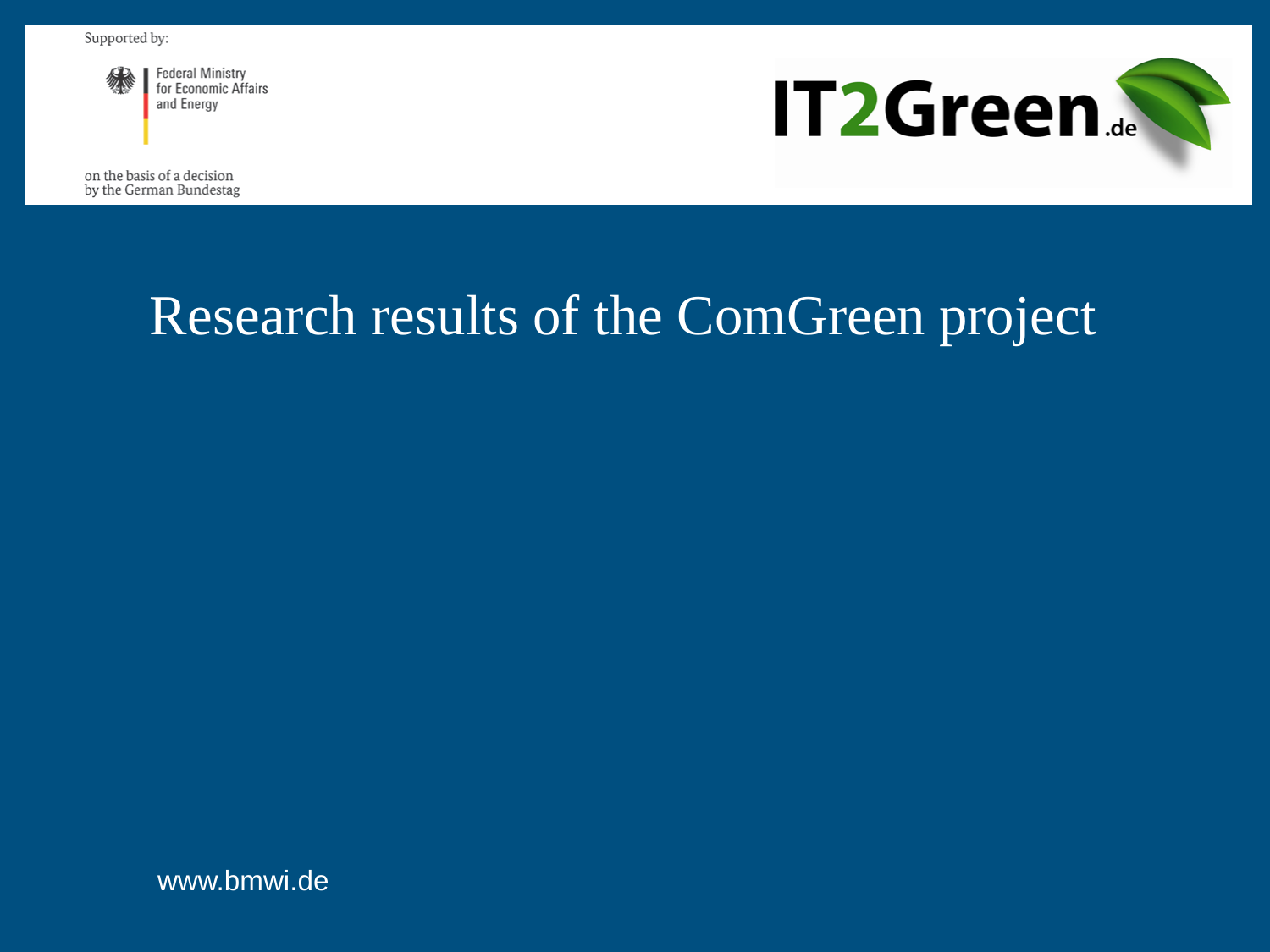

on the basis of a decision by the German Bundestag



#### Project summary

| Project title:    | ComGreen – Communicate Green                                   |
|-------------------|----------------------------------------------------------------|
| <b>BMWi</b> code: | 01 ME11012, 01 ME11008A, 01 ME11010,<br>01 ME11011, 01 ME11009 |
| Term:             | $01/01/2011$ to $31/12/2014$                                   |
| Consortium:       | Deutsche Telekom AG / Telekom Innovation Laboratories          |
|                   | Ericsson                                                       |
|                   | <b>Fraunhofer Gesellschaft</b>                                 |
|                   | <b>Technical University of Berlin</b>                          |
|                   | University of Paderborn                                        |
| Project director: | <b>Steffen Bretzke, Ericsson GmbH</b>                          |
| Website:          | www.communicate-green.de                                       |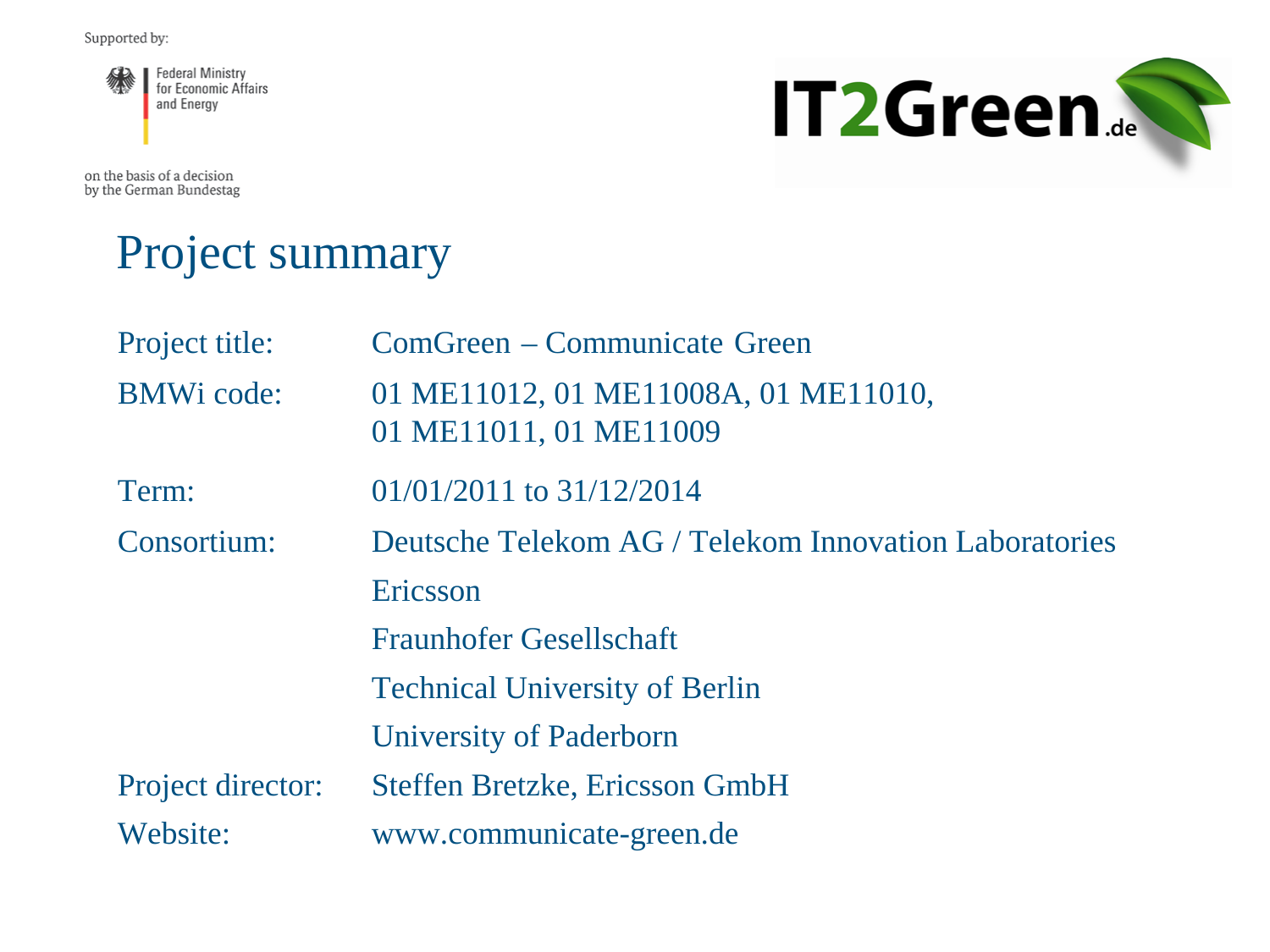

**IT2Green...** 

on the basis of a decision by the German Bundestag

# Research topics

In the ComGreen project, solutions were developed for saving energy in modern mobile networks:

- Load-adaptive power management supported by context manager or neighbouring BS relations
- Wireless backhaul energy management
- Single-RAT sleep mode for co-located cells
- Single-RAT pico sleep mode in heterogeneous networks
- Coverage extension
- **Bandwidth expansion mode, BEM**
- Prediction and caching in the core
- Energy-efficient connectivity management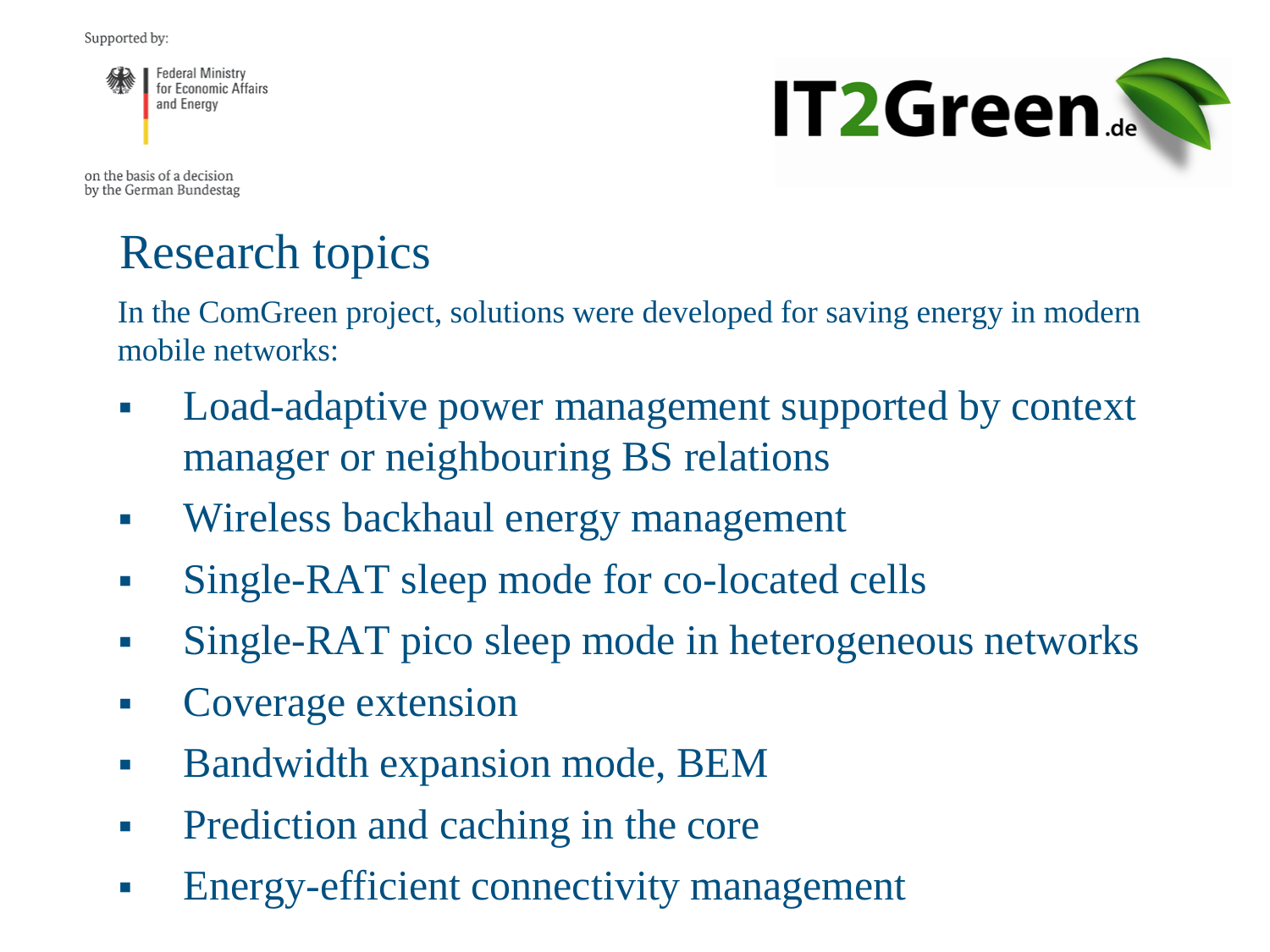**Federal Ministry** for Economic Affairs and Energy

on the basis of a decision by the German Bundestag



# Energy models for four usage scenarios

Energy models were developed for four typical usage scenarios:

- Standard scenario: Regular city scenario
- Alternative scenarios: Rural Area, Business Area, Stadium Area scenario

Data for parameterisation of the energy models included:

- Mobile networks (including type, configuration, and power consumption of the network elements and cell types, cell density, and coverage area)
- Terminals (including the type of services used and mobile wireless technologies, signal strength, user location, and user movement, etc.)
- Network context (including current and average loads, load profiles, network or cell configuration, antenna orientation, etc.)

For ease of calculations, traffic models derived from actual traffic measurements were approximated analytically by trigonometric formulas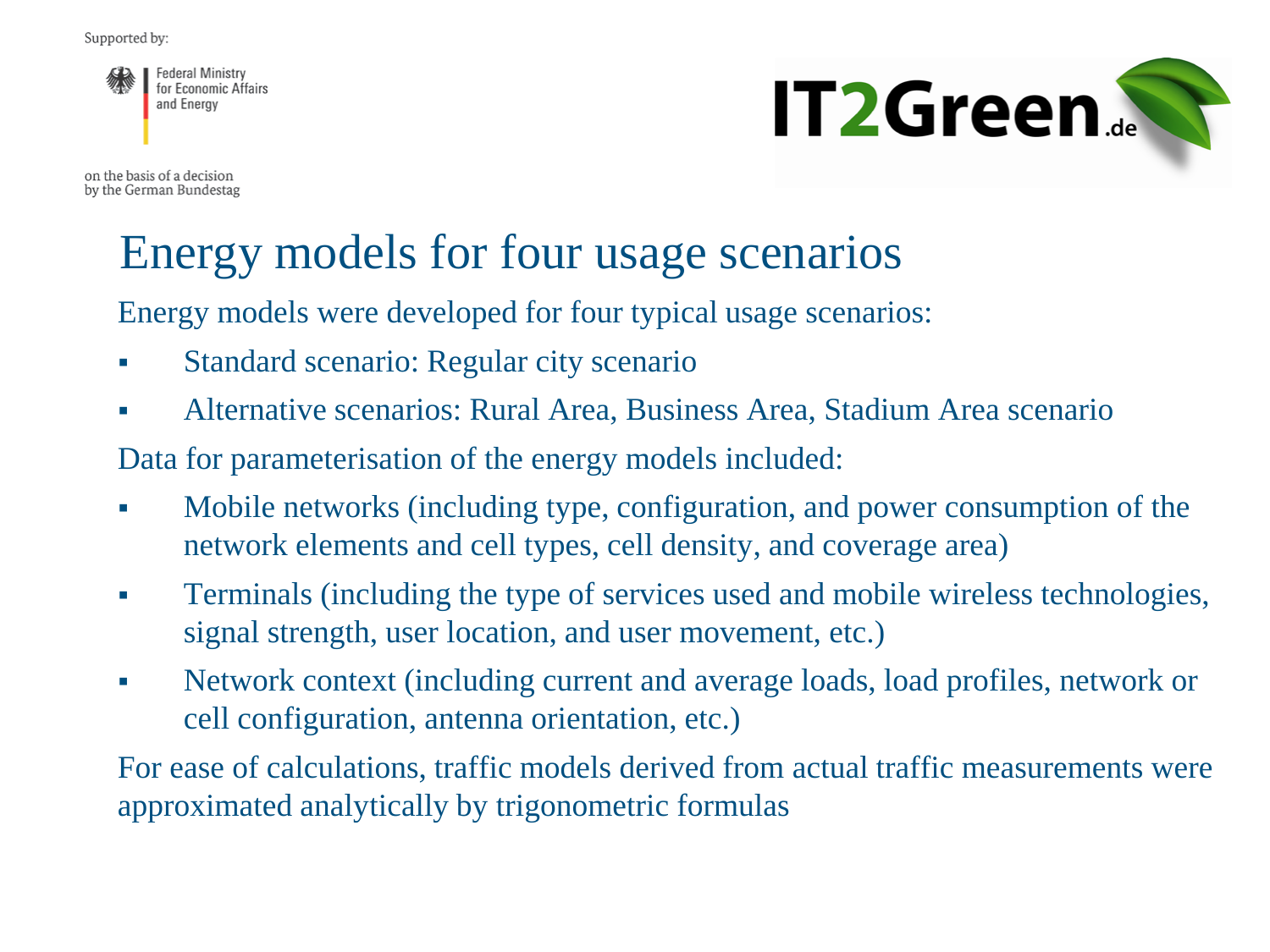**Federal Ministry** for Economic Affairs and Energy

on the basis of a decision by the German Bundestag



## App for detection of network parameters

In the project, the RRCLogger app for Android 2.3 was developed for the measurement and statistical recording of usage and network parameters.

- The app collects information on the base station, the supported mobile wireless technologies (2G/3G) and the position of the user
- Test rides with specially equipped bicycles for data acquisition
- Visualization of the measurement results was performed using OpenStreetMap

Measurement results:

- Many mobile networks have a very high coverage capacity, since all four network providers often provide full coverage in urban areas in Germany
- This means that depending on traffic, individual network elements can be put into sleep mode to conserve energy without network quality being adversely affected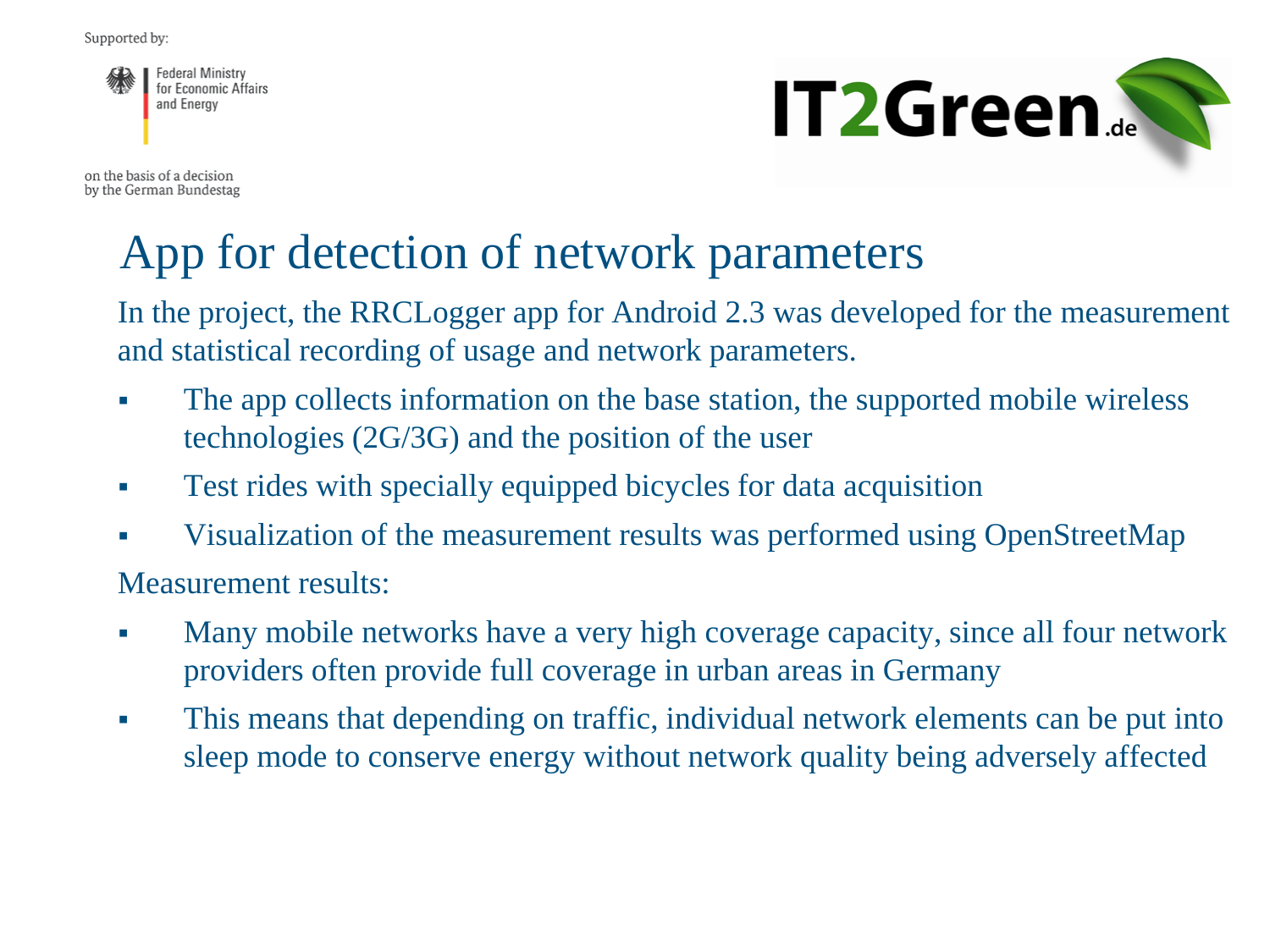**Federal Ministry** for Economic Affairs and Energy

on the basis of a decision by the German Bundestag



#### Mobile wireless and core network simulator

Development of a simulator for a complete heterogeneous mobile wireless and core network based on 22,000 systems in Hesse (incl. base stations, core and transport network components)

- Focus on transport networks (switches, routers and their connections to base stations – mobile backhaul) – large quantities and high share of total energy demand
- Provision of precise data on data transmission and energy consumption
- Dynamic comparison of many products, strategies and solutions, as well as their combinations
- Simultaneous observation of data traffic demand per  $km^2$ , corresponding network energy consumption and end-user performance at a particular time for various network configurations.
- Modelling of variation in network performance indicators during the day with the time bar to identify the most energy-efficient time ranges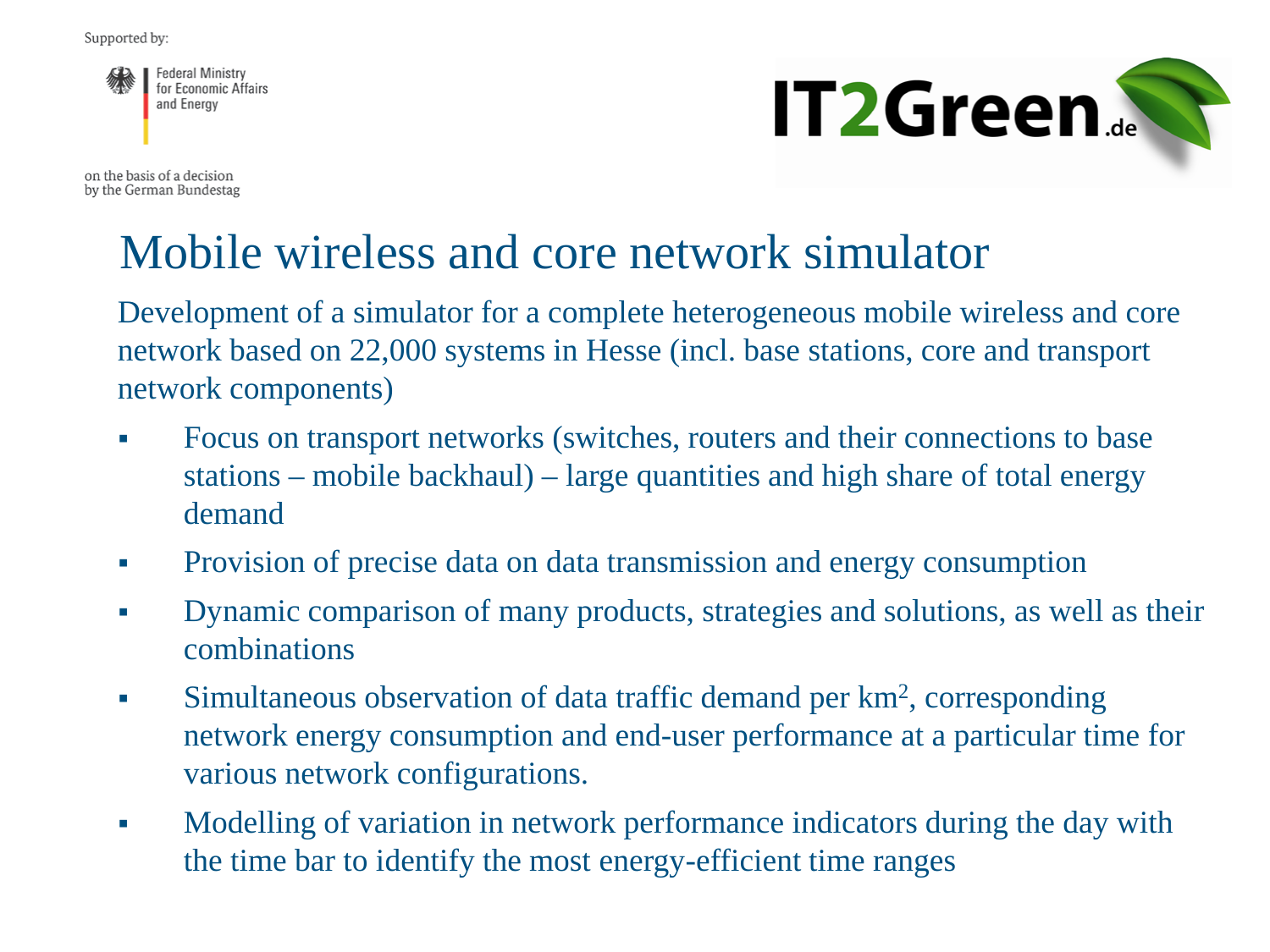

on the basis of a decision by the German Bundestag



# **OpenMobileNetwork**

OpenMobileNetwork – Semantic modelling and linking of mobile wireless network data

OpenMobileNetwork: open platform which makes available approximate and semantically enriched data on mobile networks and WiFi access point topologies (RDF format)

- Measurement clients on mobile devices of users have been collecting global data since 2012 (crowdsourcing)  $\rightarrow$  topology modelling for mobile networks and WiFi access points
- Data structuring by means of a comprehensive ontology: Locations of base stations and WiFi access points, network coverage, neighbour cell relations and dynamic data such as data traffic, service usage and number of users
- The OpenMobileNetwork Demo for ComGreen and the Forecast Visualiser demonstrate the applicability of the OpenMobileNetwork for establishing power management for mobile networks.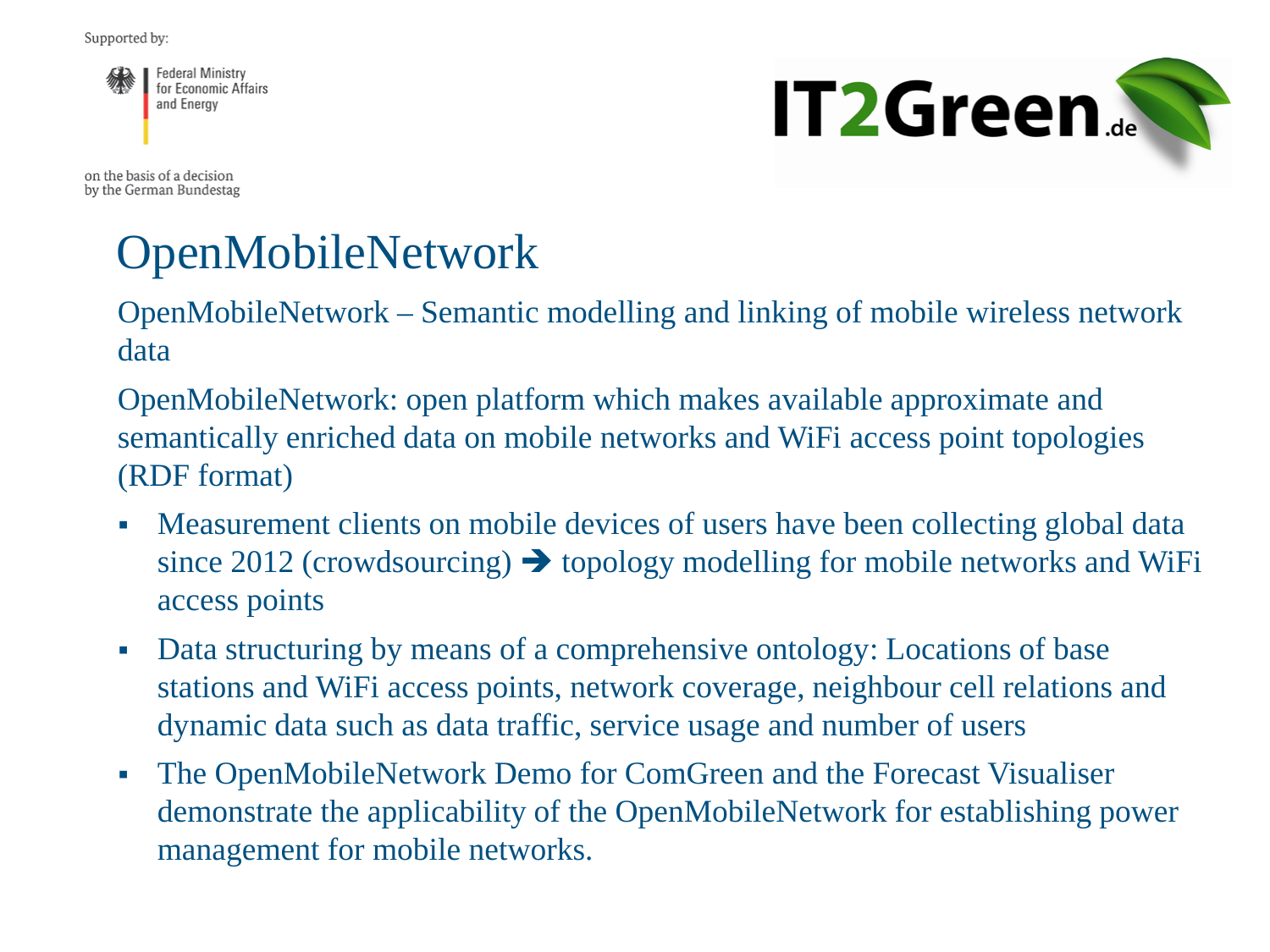**Federal Ministry** for Economic Affairs and Energy

on the basis of a decision by the German Bundestag



# Energy requirements of a BTS in load-adaptive operation

In the project, the electrical power of a base station (BTS) and the energy conservation in low-power mode were measured:

- Power consumption of the base station is allocated to the radio unit, signal processing, cooling unit and power supply unit
- When using the bandwidth expansion modes (BEM), the transmission power of the base station is controlled by adjustment of the power amplifier according to the requirements
- If the power amplifier is switched off, the transmission power and resultant power consumption is reduced by about 25%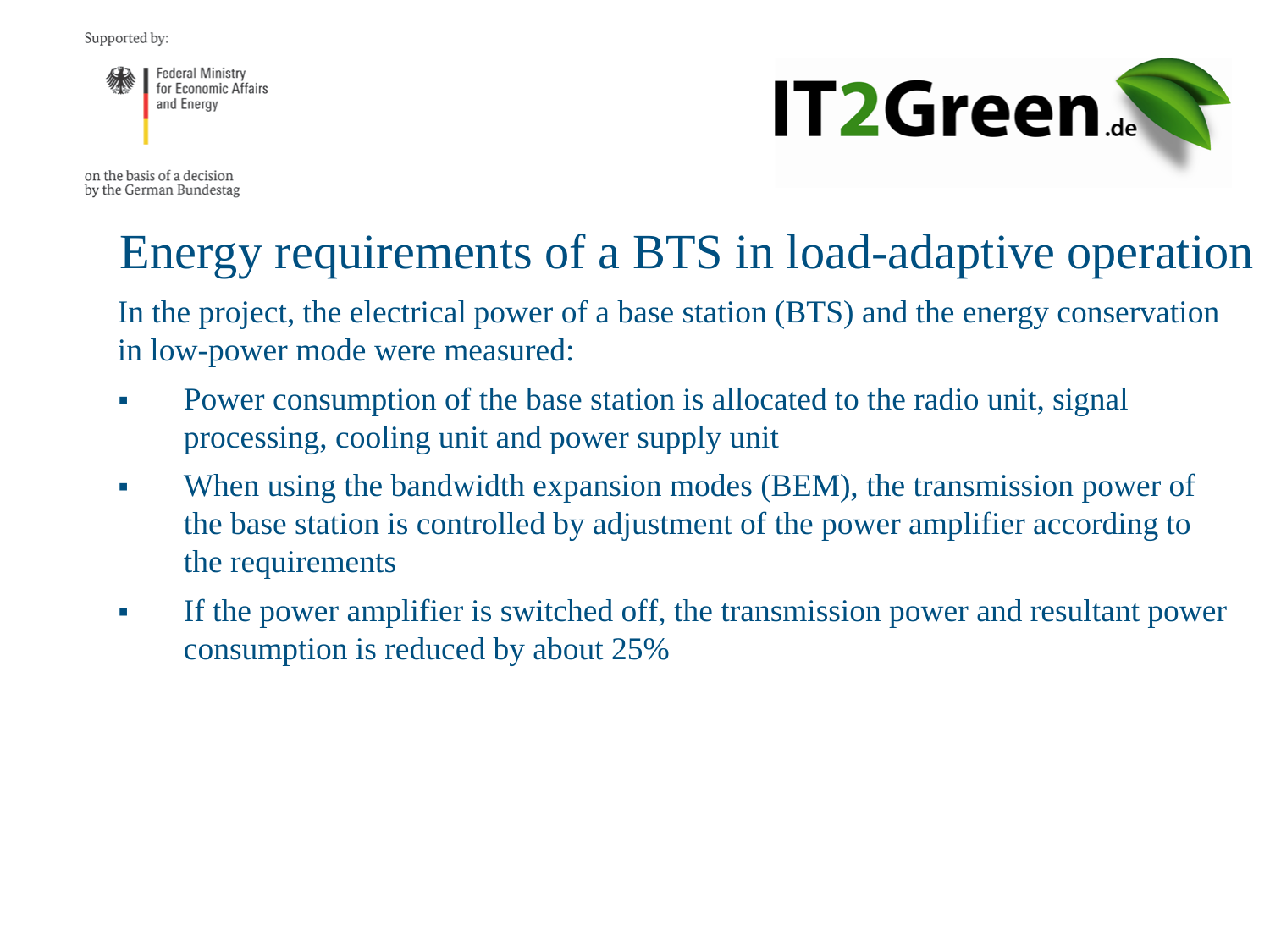**Federal Ministry** for Economic Affairs and Energy

on the basis of a decision by the German Bundestag



## Dynamic on/off control of network elements

- Dynamic on/off control of network elements is crucial for adapting the capacity to meet demand (load adaptivity)
- This means an increase in energy consumption through concentration of the radio networks under control
- The Hetnet demonstrator clearly demonstrated that adding small cells with sleep mode can improve service quality and energy consumption
- To allow the systems to be turned off more often, future radio access technologies will need to be able to operate with a minimum of signalling traffic (a big challenge)
- The 'Green LTE carrier' demonstrator shows that reasonable energy savings are possible by dispensing with the regular 'pilot signals' in LTE
- Forecasting of user movement and user behaviour supports dynamic operation of network elements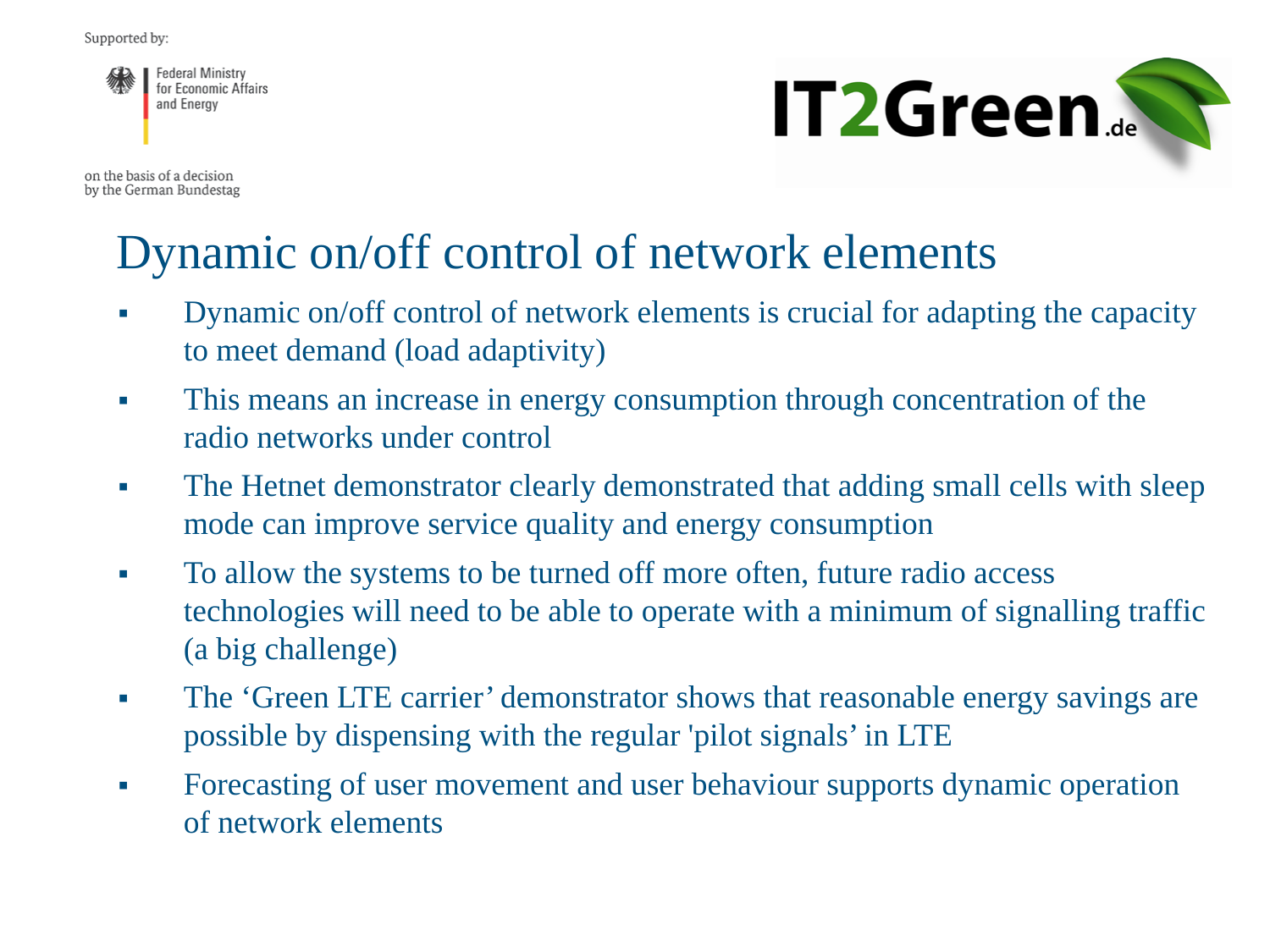**Federal Ministry** for Economic Affairs and Energy

on the basis of a decision by the German Bundestag



# Green LTE carrier operation

Energy-efficient operation of the LTE carrier:

- Only required transmissions are made
- Signalling and pilot signals are not transmitted when no data is present
- Reduces network interference, thereby increasing transmission rates
- Assessment in combination with a further improvement: "Dual Connectivity" (LTE Rel-12 feature to improve user performance and extend sleep mode at base stations)
- Visualisation via demonstrator with day/night profile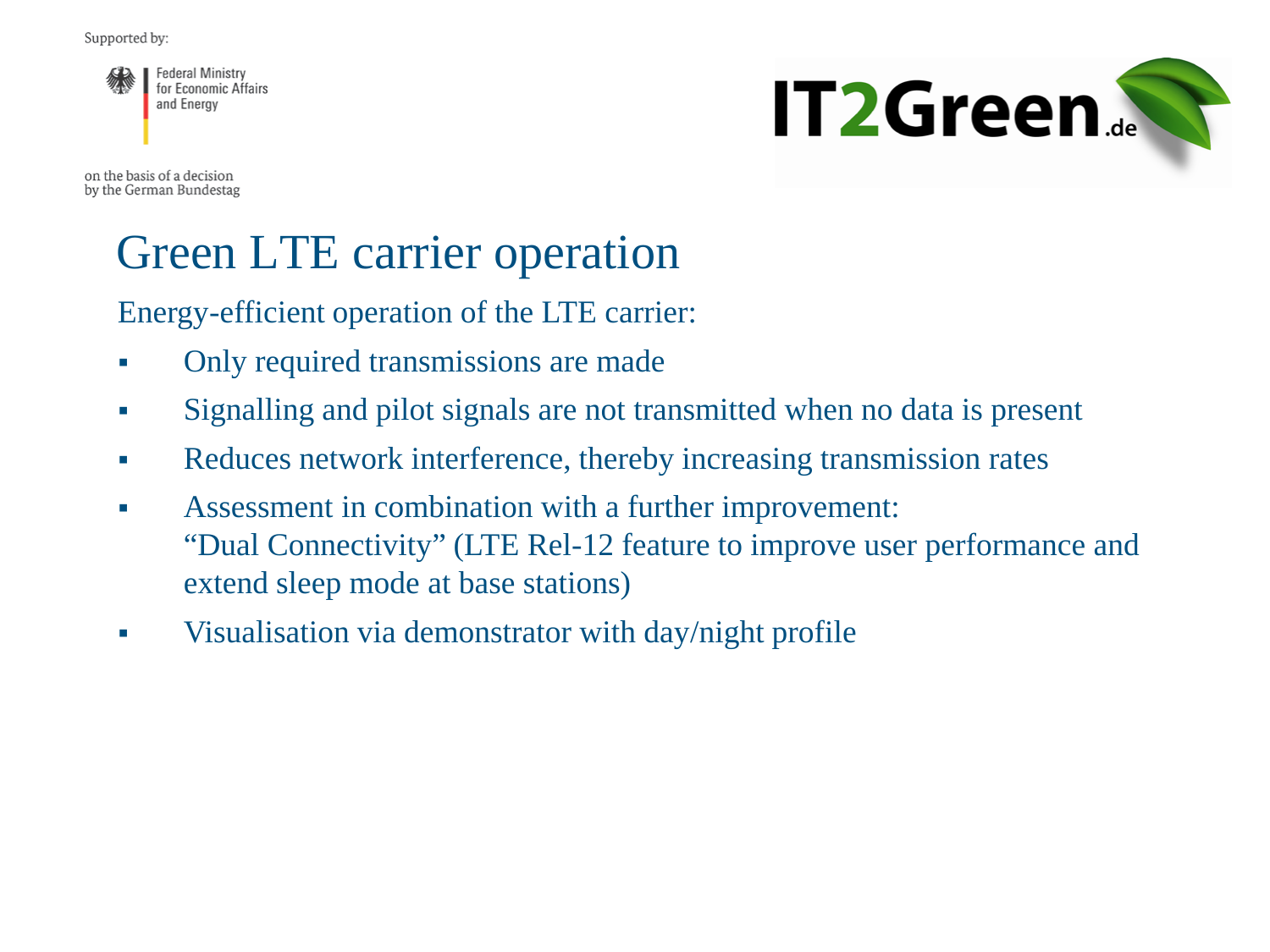

on the basis of a decision by the German Bundestag



# Load-adaptive provision of services

Virtualisation: Flexible deployment, migration and consolidation of services with cloud computing

- Distribution over thousands of geographically isolated cloud locations
- ComGreen: Adaptation of the principle of mobile networks in this case, cloud sites are base stations, access routers or backhaul routers
- Compared to the current situation of permanently active infrastructure for service provisioning, adaptation of the sites and user allocation taking into account regional load situations enables additional energy savings (less active hardware for ensuring operational functionalities)
- Consolidation of services enables shutdown of unused hardware
- Development of a plugin for distribution algorithms tested in the project's own testbed